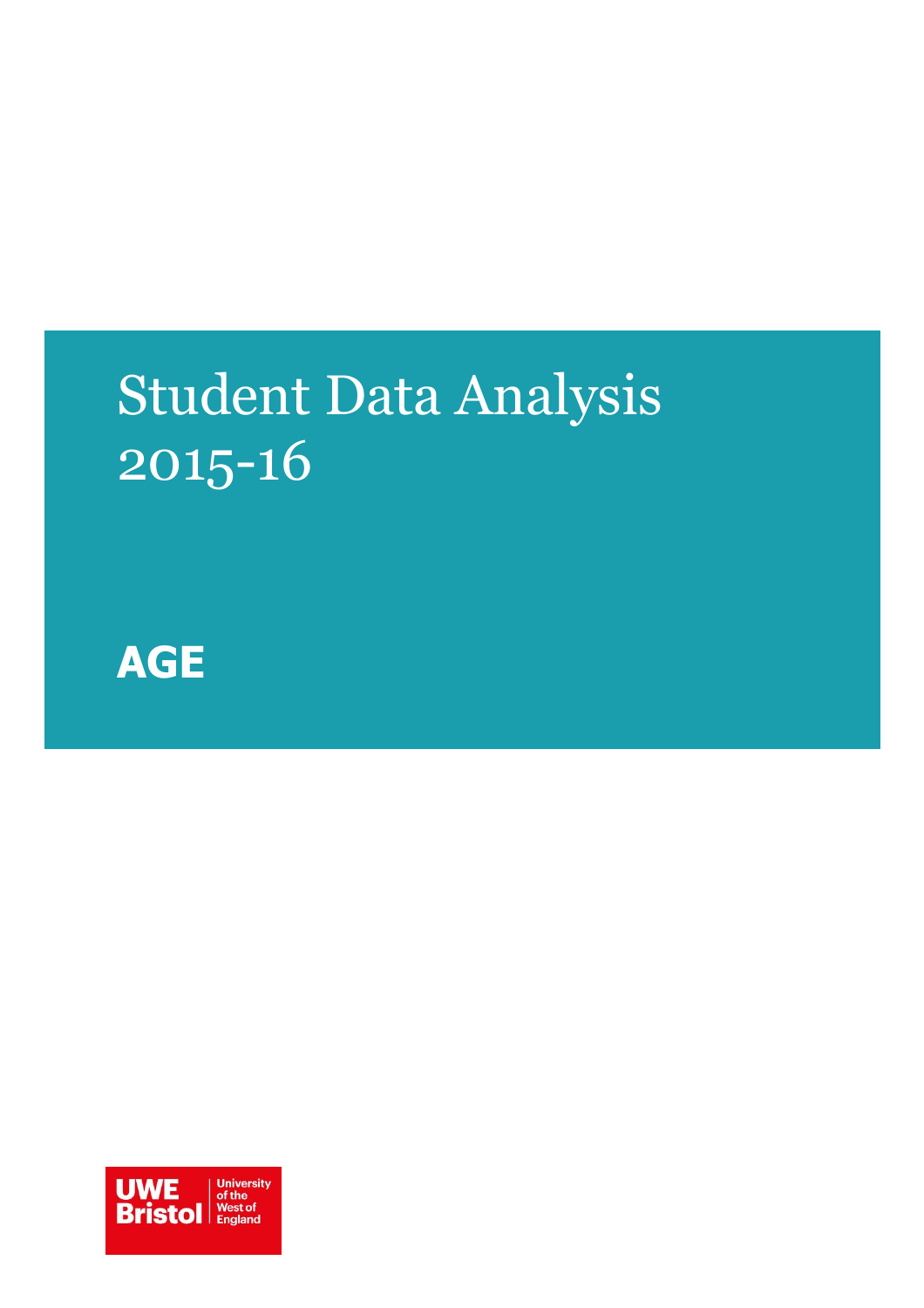## **Contents**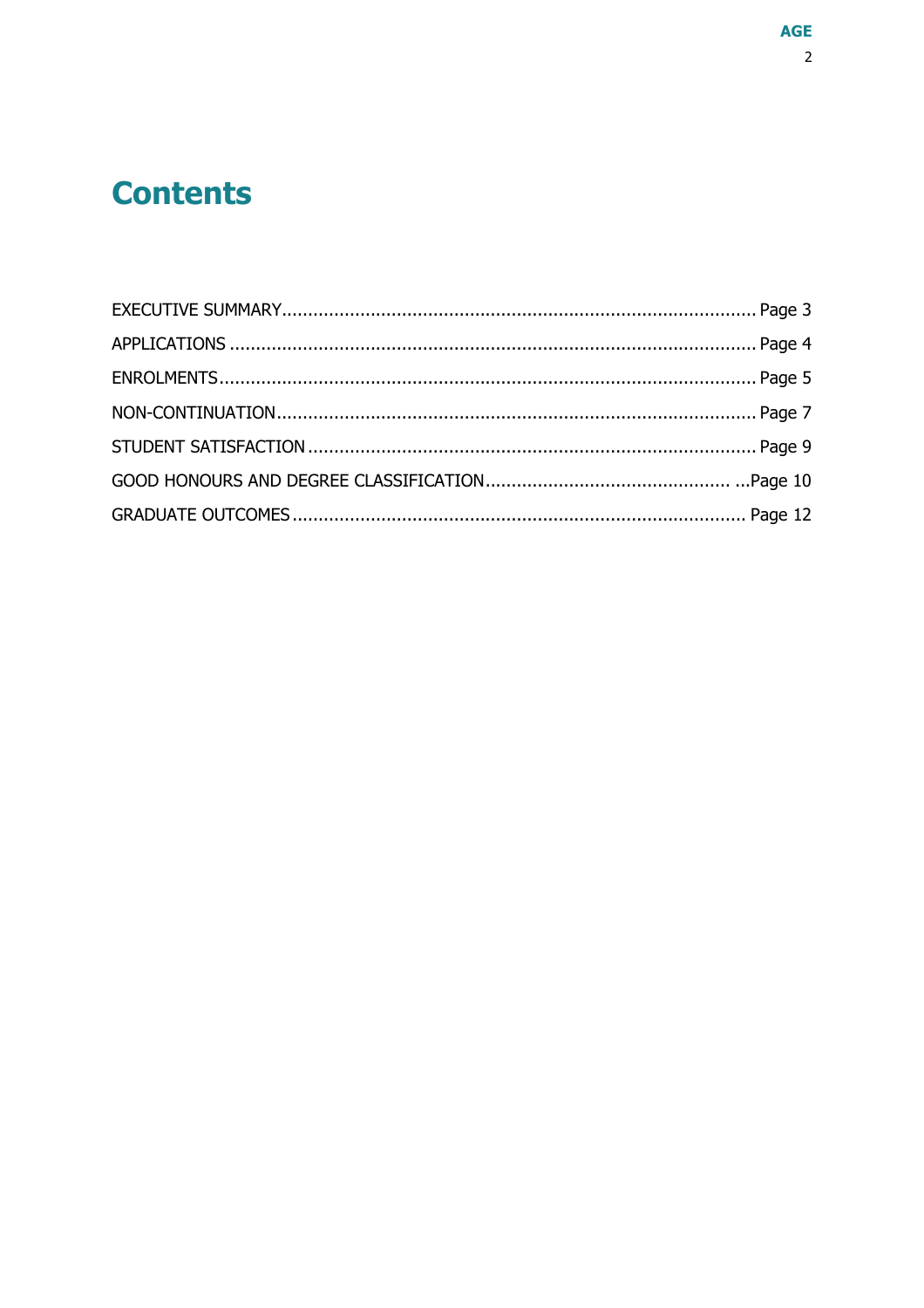## <span id="page-2-0"></span>**EXECUTIVE SUMMARY**

- Overall, in 15/16 the university received approximately ¼ of its applications from mature applicants.
- This figure is inflated by a very high proportion of mature applications in HAS, particularly in Nursing and Midwifery and Allied Health Professions.
- In 15/16, the university enrolled an identical proportion of mature students and again, this figure is inflated by Nursing and Midwifery where the enrolment rate for mature students is the highest across the university (63%).
- Conversely, FBL enrol the lowest proportion of mature students, with Law enrolling the lowest proportion across the university (10%).
- In 15/16, the non-continuation rate is the same overall for mature students as it is for those who are under 21. However, when broken down by faculty, this varies: in FBL, the rate of non-continuation is higher for mature students whereas in HAS, it is lower (both rates are likely to have been affected by the difference in mature enrolment); across ACE and FET, non-continuation rates for mature students have fluctuated over time.
- Overall, mature students are less satisfied with the university; this is consistent across all measures of satisfaction; most notably, mature students have expressed low levels of satisfaction with the students' union and organisation and management.
- Over time, mature students have been consistently achieving good honours at a lower rate than young students have; since 14/15, a higher proportion of mature students have achieved a 2.2 or a third.
- Across the four faculties, there is variation in the rate of good honours achieved by mature students: over time, in ACE and FBL the proportion of mature students achieving good honours has increased whilst in HAS and FET, the proportion has decreased.
- 14/15 DLHE data highlights correlation between age and graduate outcomes: levels of professional level employment increased as age increased, with those who graduated over the age of 34 being largely in professional employment.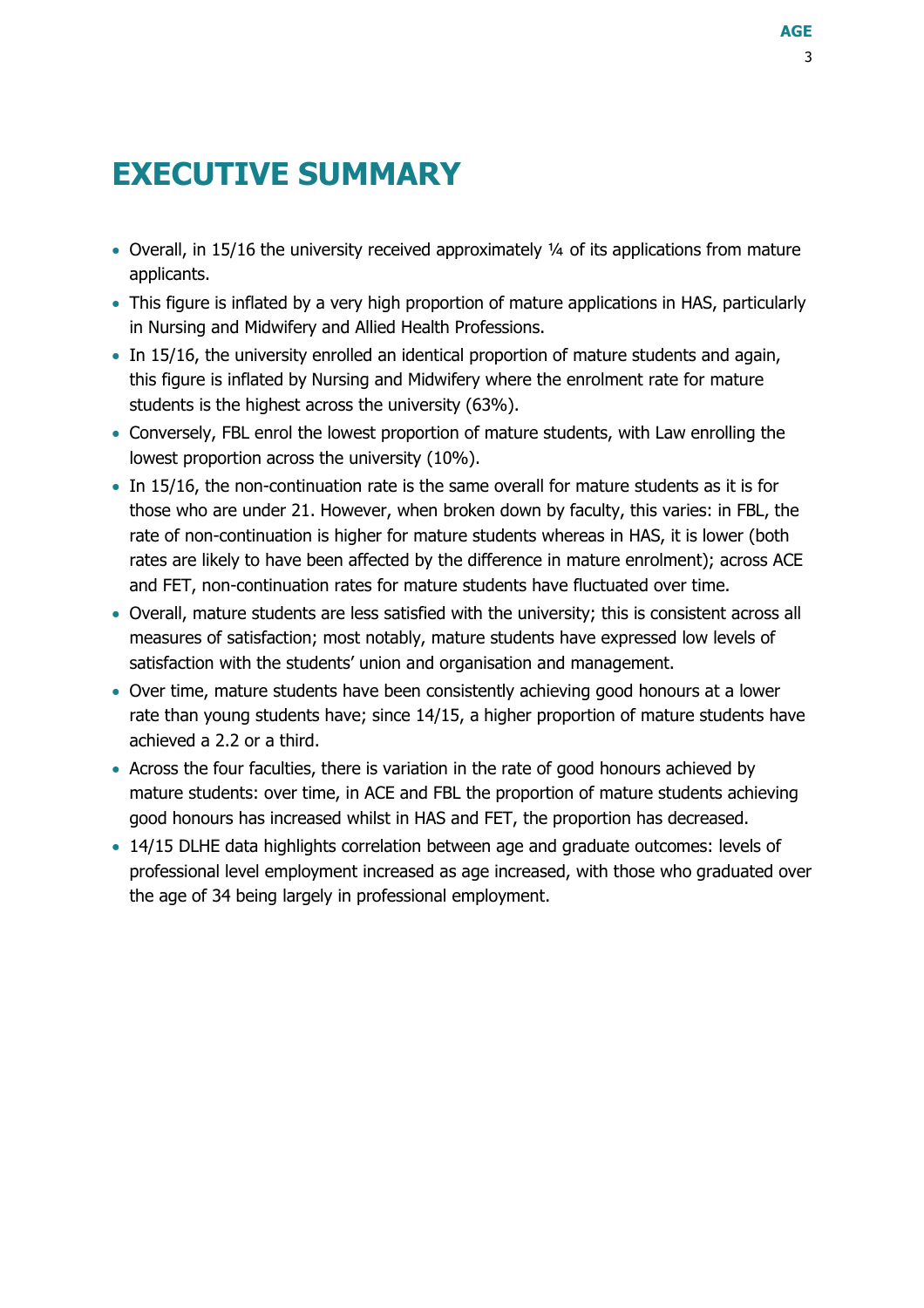## <span id="page-3-0"></span>**APPLICATIONS**

**Table 1** shows a breakdown of 15/16 applications by age for faculty and departments

|                   |            |                                                      | <b>Under</b><br>21 | $21 +$ | <b>Under 21</b><br>$\frac{0}{0}$ | $21 + %$ |
|-------------------|------------|------------------------------------------------------|--------------------|--------|----------------------------------|----------|
| <b>University</b> |            |                                                      | 20,080             | 6463   | 76%                              | 24%      |
|                   | <b>ACE</b> |                                                      | 4878               | 879    | 85%                              | 15%      |
|                   |            | Art and Design                                       | 1744               | 319    | 85%                              | 15%      |
|                   |            | Arts and Cultural Industries                         | 906                | 136    | 87%                              | 13%      |
|                   |            | Education                                            | 728                | 198    | 79%                              | 21%      |
|                   |            | Film and Journalism                                  | 1500               | 226    | 87%                              | 13%      |
|                   | <b>FBL</b> |                                                      | 3823               | 475    | 89%                              | 11%      |
|                   |            | Accounting, Economics and<br>Finance                 | 628                | 81     | 89%                              | 11%      |
|                   |            | <b>Business and Management</b>                       | 2320               | 290    | 89%                              | 11%      |
|                   |            | Law                                                  | 875                | 104    | 89%                              | 11%      |
|                   | <b>FET</b> |                                                      | 4338               | 790    | 85%                              | 15%      |
|                   |            | Architecture and the Built<br>Environment            | 1346               | 209    | 87%                              | 13%      |
|                   |            | Computer Science and<br><b>Creative Technologies</b> | 1200               | 254    | 83%                              | 17%      |
|                   |            | Engineering, Design and<br><b>Mathematics</b>        | 1150               | 221    | 84%                              | 16%      |
|                   |            | Geography and<br><b>Environmental Management</b>     | 642                | 106    | 86%                              | 14%      |
|                   | <b>HAS</b> |                                                      | 6590               | 4208   | 61%                              | 39%      |
|                   |            | <b>Allied Health Professions</b>                     | 1489               | 1115   | 57%                              | 43%      |
|                   |            | <b>Applied Sciences</b>                              | 1241               | 317    | 80%                              | 20%      |
|                   |            | <b>Health and Social Sciences</b>                    | 2085               | 568    | 79%                              | 21%      |
|                   |            | Nursing and Midwifery                                | 1775               | 2208   | 45%                              | 55%      |

Key highlights from the admissions data broken down by age across faculties and departments are:

- Overall, in 15/16, the university received approximately ¼ of its applications from mature applicants.
- This figure is inflated by a very high proportion of mature applications in HAS, particularly in Nursing and Midwifery and Allied Health Professions.
- FBL have relatively low numbers of mature applications and this is consistent across all departments.
- The rate of mature applications received across departments in both ACE and FET is variable; notably, the departments of Education and Computer Science and Creative Technologies, received more mature applications than the faculty average (21% and 17%).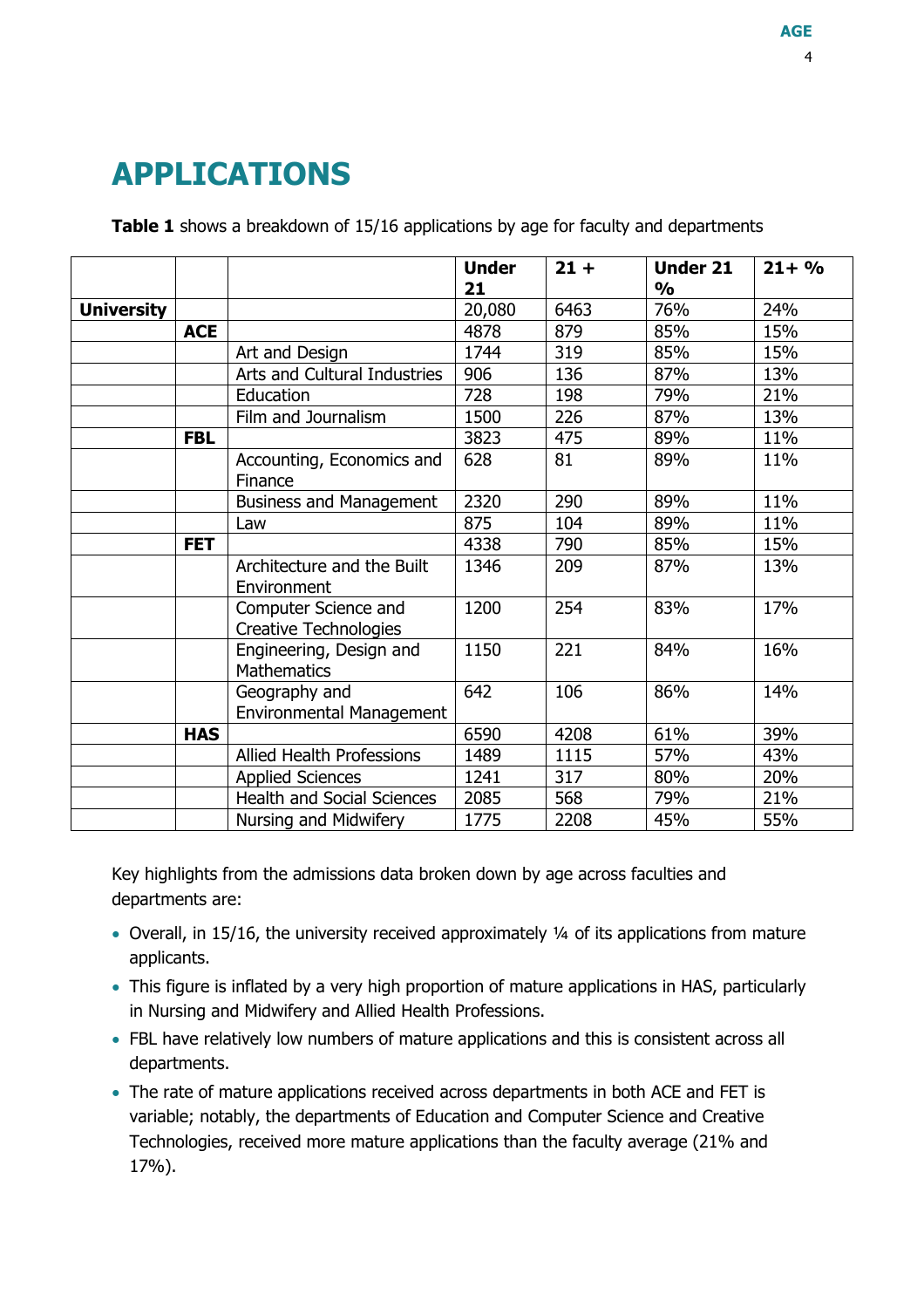## <span id="page-4-0"></span>**ENROLMENTS**

#### **Table 2** Breakdown of new enrolments in 15/16 by age

|                   |            |                                                      | <b>Under</b> | <b>Over</b><br>21 | <b>Under</b> | <b>Over</b> |
|-------------------|------------|------------------------------------------------------|--------------|-------------------|--------------|-------------|
|                   |            |                                                      | 21<br>4331   | 1405              | 21<br>76%    | 21<br>24%   |
| <b>University</b> |            |                                                      |              |                   |              |             |
|                   | <b>ACE</b> |                                                      | 921          | 243               | 79%          | 21%         |
|                   |            | Art and Design                                       | 260          | 73                | 78%          | 22%         |
|                   |            | Arts and Cultural Industries                         | 224          | 38                | 85%          | 15%         |
|                   |            | Education                                            | 134          | 74                | 64%          | 36%         |
|                   |            | Film and Journalism                                  | 303          | 58                | 84%          | 16%         |
|                   | <b>FBL</b> |                                                      | 1070         | 163               | 87%          | 13%         |
|                   |            | Accounting, Economics and                            | 211          | 30                | 88%          | 12%         |
|                   |            | Finance                                              |              |                   |              |             |
|                   |            | <b>Business and Management</b>                       | 616          | 105               | 85%          | 15%         |
|                   |            | Law                                                  | 243          | 28                | 90%          | 10%         |
|                   | <b>FET</b> |                                                      | 951          | 254               | 79%          | 21%         |
|                   |            | Architecture and the Built<br>Environment            | 202          | 93                | 69%          | 31%         |
|                   |            | Computer Science and<br><b>Creative Technologies</b> | 277          | 60                | 82%          | 18%         |
|                   |            | Engineering, Design and<br><b>Mathematics</b>        | 294          | 78                | 79%          | 21%         |
|                   |            | Geography and<br><b>Environmental Management</b>     | 178          | 24                | 88%          | 12%         |
|                   | <b>HAS</b> |                                                      | 1062         | 648               | 62%          | 38%         |
|                   |            | <b>Allied Health Professions</b>                     | 152          | 127               | 54%          | 46%         |
|                   |            | <b>Applied Sciences</b>                              | 292          | 81                | 78%          | 22%         |
|                   |            | <b>Health and Social Sciences</b>                    | 427          | 117               | 79%          | 21%         |
|                   |            | Nursing and Midwifery                                | 191          | 323               | 37%          | 63%         |

Table 2 shows that overall, the university enrols far more students aged under 21, than mature students; however, when broken down by faculty and department, there are greater differences across particular subject areas:

- In ACE, departments generally enrolled more under 21 students than the institutional average however, within Education, there was a higher than average proportion of mature students enrolled (36%).
- In FBL, the proportion of mature students enrolled is below the average proportion and is most pronounced within LAW where only 10% of students enrolled are mature.
- In FET, proportions of mature enrolment are variable: Architecture have the greatest proportion of mature enrolments (31%) and Geography the least (12%).
- In HAS, there are higher levels of mature enrolment with the proportion being most notable within the department of Nursing and midwifery: the proportion is greater than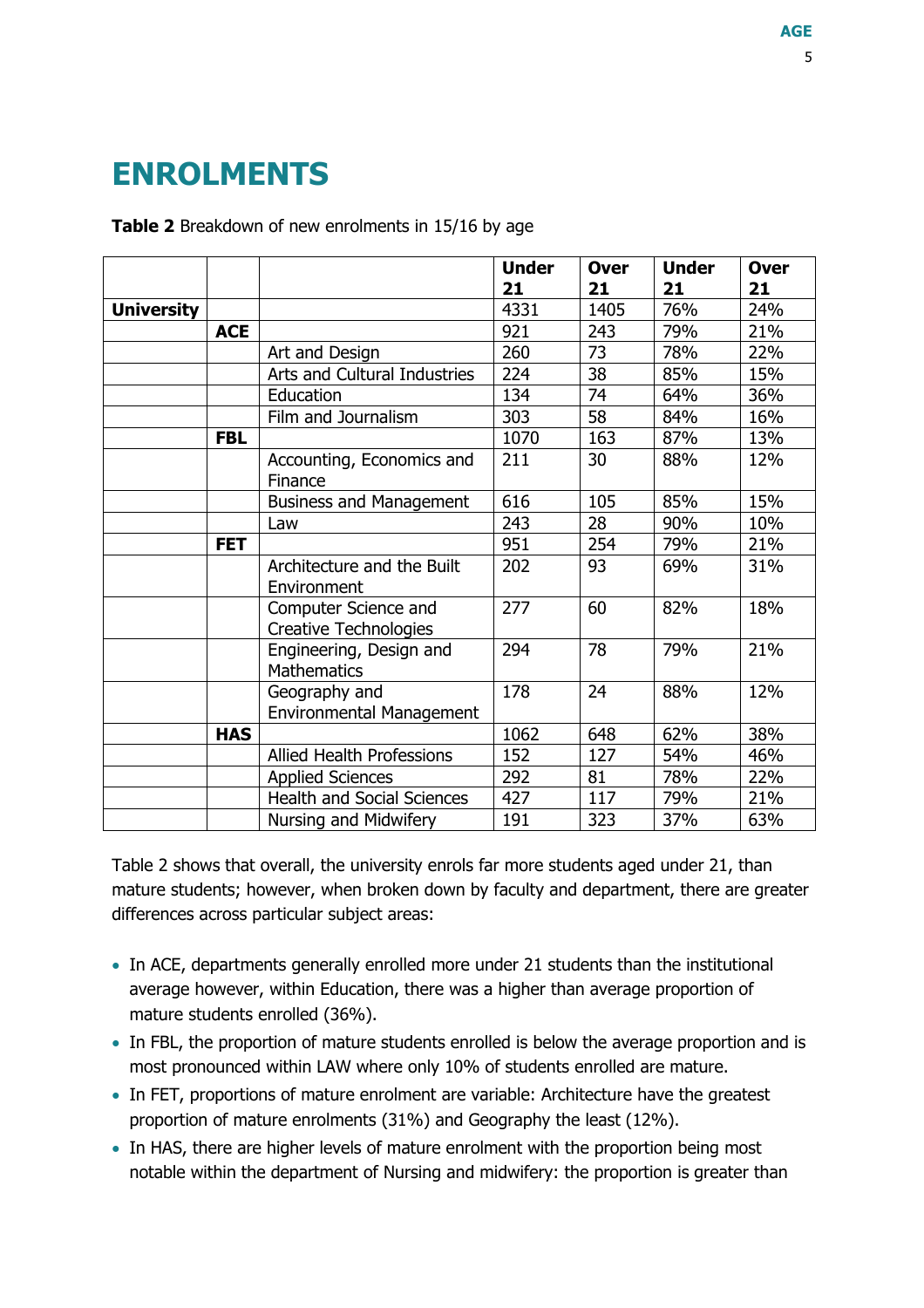the proportion of under 21 students enrolled in the department and it is the greatest proportion in the university (63%).



#### **Figure 1**

#### **Table 3** Breakdown of new enrolments over time by age

|                   |            |                                               | 13/14              |                   | 14/15              |                   | 15/16              |                   |
|-------------------|------------|-----------------------------------------------|--------------------|-------------------|--------------------|-------------------|--------------------|-------------------|
|                   |            |                                               | <b>Under</b><br>21 | <b>Over</b><br>21 | <b>Under</b><br>21 | <b>Over</b><br>21 | <b>Under</b><br>21 | <b>Over</b><br>21 |
| <b>University</b> |            |                                               | 75%                | 25%               | 74%                | 26%               | 76%                | 24%               |
|                   | <b>ACE</b> |                                               | 79%                | 21%               | 81%                | 19%               | 79%                | 21%               |
|                   |            | Art and Design                                | 79%                | 21%               | 82%                | 18%               | 78%                | 22%               |
|                   |            | Arts and Cultural<br><b>Industries</b>        | 83%                | 17%               | 87%                | 13%               | 85%                | 15%               |
|                   |            | Education                                     | 67%                | 33%               | 69%                | 31%               | 64%                | 36%               |
|                   |            | Film and Journalism                           | 86%                | 14%               | 84%                | 16%               | 84%                | 16%               |
|                   | <b>FBL</b> |                                               | 90%                | 10%               | 89%                | 11%               | 87%                | 13%               |
|                   |            | Accounting, Economics<br>and Finance          | 90%                | 10%               | 87%                | 13%               | 88%                | 12%               |
|                   |            | <b>Business and</b><br>Management             | 91%                | 9%                | 89%                | 11%               | 85%                | 15%               |
|                   |            | Law                                           | 88%                | 12%               | 88%                | 12%               | 90%                | 10%               |
|                   | <b>FET</b> |                                               | 82%                | 18%               | 79%                | 21%               | 79%                | 21%               |
|                   |            | Architecture and the Built<br>Environment     | 80%                | 20%               | 75%                | 25%               | 69%                | 31%               |
|                   |            | Computer Science and<br>Creative Technologies | 81%                | 19%               | 78%                | 22%               | 82%                | 18%               |
|                   |            | Engineering, Design and<br><b>Mathematics</b> | 80%                | 20%               | 80%                | 20%               | 79%                | 21%               |
|                   |            | Geography and<br>Environmental<br>Management  | 87%                | 13%               | 87%                | 13%               | 88%                | 12%               |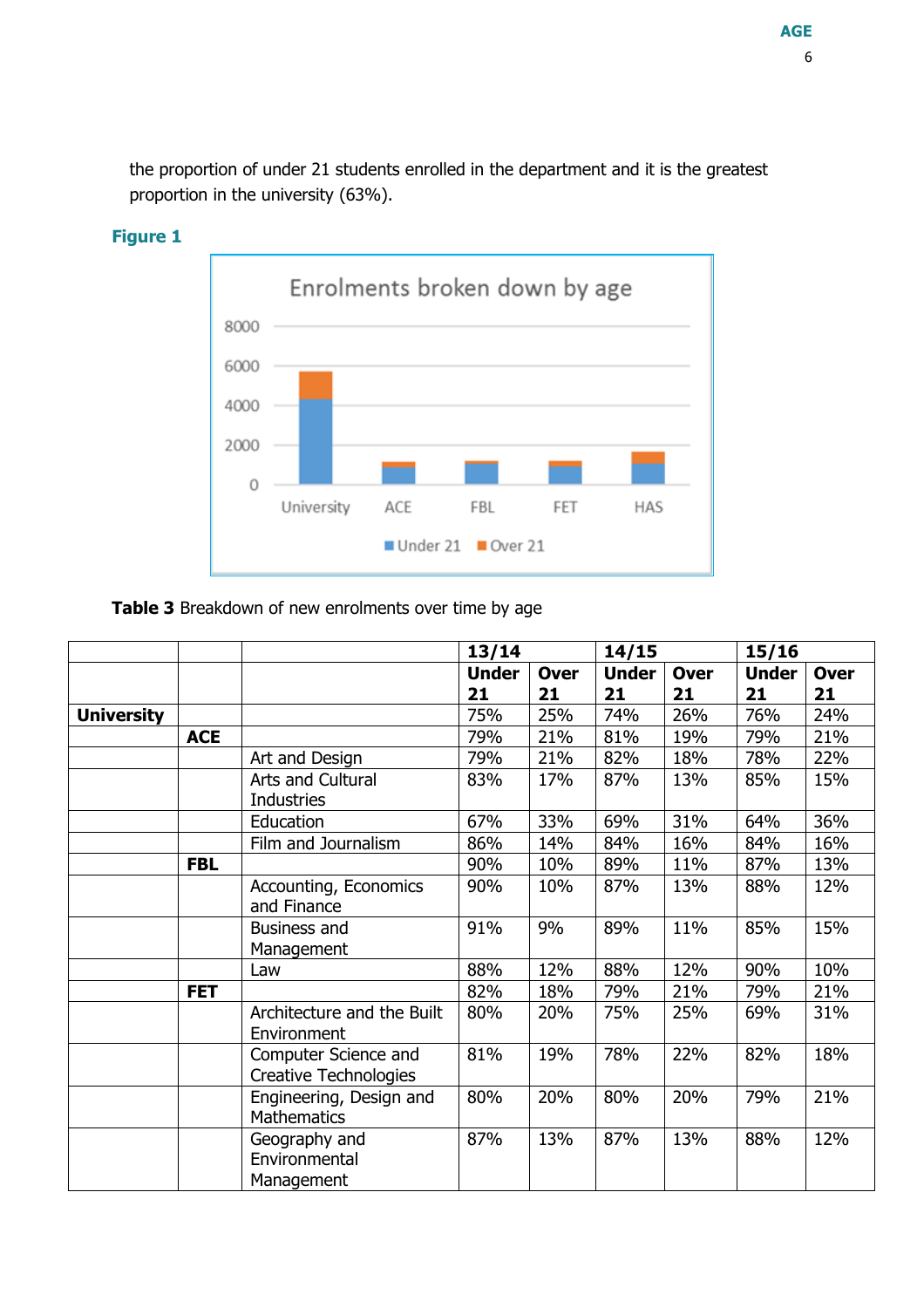| <b>HAS</b> |                                  | 60% | 40% | 58% | 42% | 62% | 38% |
|------------|----------------------------------|-----|-----|-----|-----|-----|-----|
|            | <b>Allied Health Professions</b> | 54% | 46% | 53% | 47% | 54% | 46% |
|            | <b>Applied Sciences</b>          | 81% | 19% | 79% | 21% | 78% | 22% |
|            | <b>Health and Social</b>         | 73% | 27% | 72% | 28% | 79% | 21% |
|            | <b>Sciences</b>                  |     |     |     |     |     |     |
|            | Nursing and Midwifery            | 35% | 65% | 36% | 64% | 37% | 63% |

Table 3 shows that over time the patterns identified are largely consistent with those identified in table 2, in 15/16; over time, approximately a quarter of student enrolments have been mature.

- ACE have consistently enrolled more young students than mature.
- HAS consistently have the greatest proportion of mature students within their faculty and proportions within Nursing and Midwifery remain notably higher than other departments across the university.
- Conversely, FBL have consistently enrolled the lowest proportion of mature students.
- Over time in FET, the gap between young and mature enrolment has reduced by 6pp.

**National Comparison: HEFCE have noted that the number of home students aged 21 or over starting full time degree programmes has steadily increased over the past decade; however, mature numbers have been decreasing.<sup>1</sup>**

## <span id="page-6-0"></span>**NON-CONTINUATION**

-

**Table 4** Non-continuation rates over time, broken down by age

|                   |            |                     | 13/14  |              | 14/15  |              | 15/16  |              |
|-------------------|------------|---------------------|--------|--------------|--------|--------------|--------|--------------|
|                   |            |                     | $21 +$ | <b>Under</b> | $21 +$ | <b>Under</b> | $21 +$ | <b>Under</b> |
|                   |            |                     |        | 21           |        | 21           |        | 21           |
| <b>University</b> |            |                     | 10.9%  | 8.6%         | 6.9%   | 6.9%         | 7.4%   | 7.4%         |
|                   | <b>ACE</b> |                     | 14.8%  | 7.6%         | 6.9%   | 7.2%         | 7.1%   | 8.7%         |
|                   |            | Art and Design      | 17.9%  | 11.9%        | 10.2%  | 6.2%         | 11.1%  | 10.2%        |
|                   |            | Arts and Cultural   | 17.5%  | 3.8%         | 7.5%   | 6.3%         | 5%     | 8.8%         |
|                   |            | <b>Industries</b>   |        |              |        |              |        |              |
|                   |            | Education           | 5.8%   | 4.1%         | 4.1%   | 6%           | 4.2%   | 7.5%         |
|                   |            | Film and Journalism | 23.9%  | 9.3%         | 6.6%   | 9.9%         | 7.4%   | 7.8%         |
|                   | <b>FBL</b> |                     | 17.9%  | 6.6%         | 9.4%   | 5.3%         | 14.5%  | 6.3%         |
|                   |            | Accounting,         | 6.7%   | 8.8%         | 7.7%   | 4.7%         | 13.9%  | 6.6%         |
|                   |            | Economics and       |        |              |        |              |        |              |
|                   |            | Finance             |        |              |        |              |        |              |
|                   |            | Business and        | 28.1%  | 5.5%         | 11.7%  | 6%           | 16.7%  | 7.2%         |
|                   |            | Management          |        |              |        |              |        |              |

<sup>1&</sup>lt;br>HEFCE (2016) *Higher Education in England 2016: Key Facts*. Available from: http://www.hefce.ac.uk/pubs/year/2016/201620/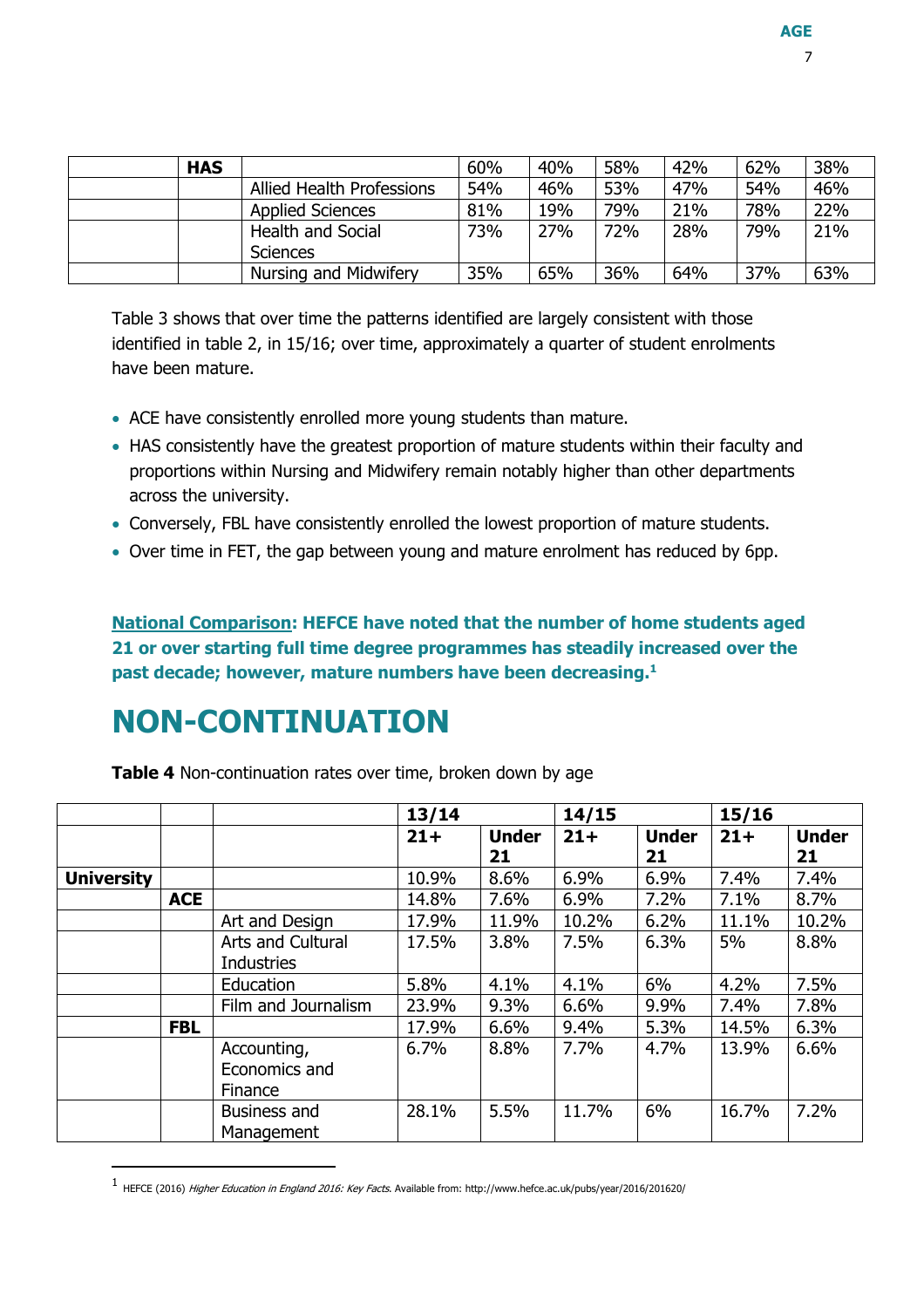|            | Law                                                            | 11.1% | 6.4%  | 7.1%  | 4.1%  | 8%    | 3.7%  |
|------------|----------------------------------------------------------------|-------|-------|-------|-------|-------|-------|
| <b>FET</b> |                                                                | 14.2% | 12.3% | 9.9%  | 9.1%  | 10.4% | 8.%   |
|            | Architecture and the<br><b>Built Environment</b>               | 10.8% | 10%   | 4.5%  | 7.2%  | 3.2%  | 6.5%  |
|            | <b>Computer Science</b><br>and Creative<br><b>Technologies</b> | 13.2% | 15.3% | 18.6% | 13.4% | 15.9% | 11.2% |
|            | Engineering, Design<br>and Mathematics                         | 16.7% | 13.2% | 8.8%  | 8.8%  | 12.%  | 8.3%  |
|            | Geography and<br>Environmental<br>Management                   | 22.7% | 7.9%  | $0\%$ | 5.1%  | 14.8% | 8.1%  |
| <b>HAS</b> |                                                                | 7.1%  | 8%    | 5.5%  | $6\%$ | 4.9%  | 6.1%  |
|            | <b>Allied Health</b><br>Professions                            | 2.5%  | 1.7%  | 4.9%  | 3.4%  | 3.9%  | 1.9%  |
|            | <b>Applied Sciences</b>                                        | 19%   | 13.7% | 13.6% | 9.3%  | 7.6%  | 9%    |
|            | <b>Health and Social</b><br>Sciences                           | 9.4%  | 7.2%  | 3.2%  | 4.1%  | 7.1%  | 7%    |
|            | Nursing and<br>Midwifery                                       | 5.5%  | 4.4%  | 5.1%  | 6.8%  | 4.1%  | 3.8%  |

Table 4 shows non-continuation rates broken down by age. Key highlights from the data include:

- The non-continuation rate across the university was slightly higher in 13/14 for mature students; this rate improved by 4pp in 14/15. Whilst it has increased in 15/16, the proportion remains the same as the non-continuation rate for students under 21 (7.4%).
- Over time in ACE, mature non-continuation rates have fluctuated; overall, in ACE, the non-continuation rate for mature students has improved by more than 50% from 13/14 to 15/16. Conversely, over time, the non-continuation rate for students under 21 has increased slightly (1.1pp).
- In FBL, the non-continuation rate for mature students has consistently remained higher than the rate for students under 21. This trend is consistent across all departments and is particularly pronounced within Business and Management (16.7pp).
- In FET, the gap in non-continuation between mature and young students has been minimal but consistently, the rate has been higher for mature students. This pattern is not applicable to all departments: within Architecture and the Built Environment, the rate of non-continuation for mature students has improved, decreasing over time by 7.6pp; furthermore, since 14/15 the rate has been lower than the rate for students under 21.
- Overall in HAS, the rate of non-continuation for mature students is lower than the rate for students under 21 however, when broken down by department this trend is often reversed, particularly due to the lower numbers of mature students enrolled within particular departments which consequently, leads to inflated proportions.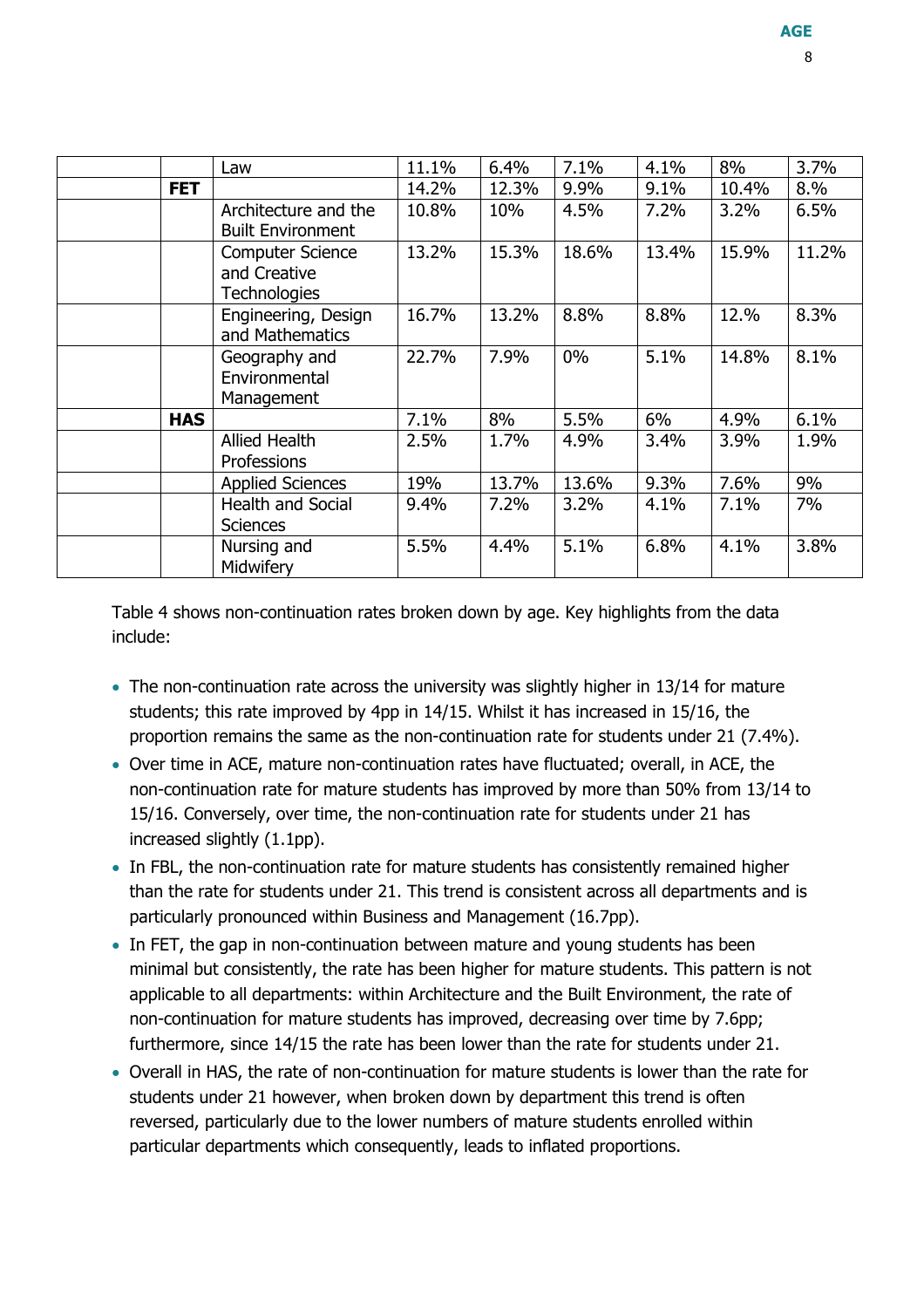#### **STUDENT SATISFACTION**

**Table 5** NSS satisfaction rates for 15/16 broken down by age

|        | No. of<br>respondents rate | Response |    | and      | support | Teaching   Assessment   Academic   Organisation  <br>and | Learning<br><b>Resources</b> | <b>Personal</b><br>Development   Union | Students'   Overall | satisfaction |
|--------|----------------------------|----------|----|----------|---------|----------------------------------------------------------|------------------------------|----------------------------------------|---------------------|--------------|
|        |                            |          |    | feedback |         | management                                               |                              |                                        |                     |              |
| Young  | 2569                       |          | 90 | 76       | 86      | 83                                                       | 91                           | 87                                     | 74                  | 89           |
| Mature | 935                        | 76       | 88 |          | 82      | 74                                                       | 91                           | 85                                     | 65                  | -83          |

Table 5 shows that overall, mature students are less satisfied with the university; this is consistent across all criteria points within the survey and in particular, quite notable within the areas of organisation and management and the students' union.

#### **Figure 2** illustrates satisfaction rates for 15/16 broken down by age

<span id="page-8-0"></span>

j

**National Comparison: 'HEFCE notes that graduates who expressed greater levels of satisfaction when completing the NSS are, on average, less likely to say they would choose something completely different.'**

**Data from across the sector suggests that on average, more mature graduates are satisfied with their study choices than young students. This has largely been attributed to the expectation that mature students have a greater knowledge and understanding about what they want to study at university and what outcome they are intending to pursue.<sup>2</sup>**

<sup>&</sup>lt;sup>2</sup> HEFCE (2016) *Graduate Satisfaction with Undergraduate Choices.* Available from: http://www.hefce.ac.uk/pubs/year/2016/201628/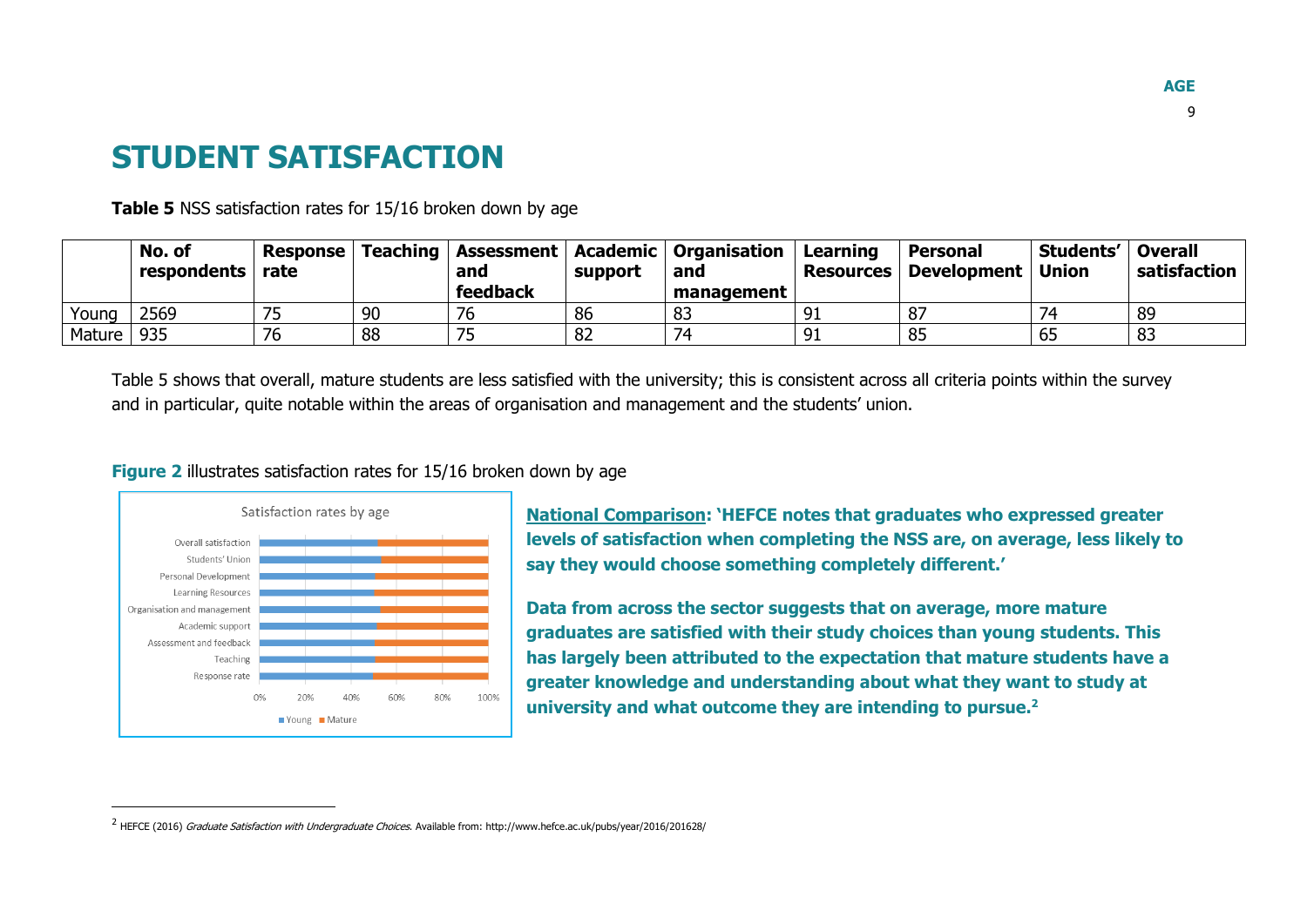#### **GOOD HONOURS AND DEGREE CLASSIFICATION**

|              |        | 13/14          |        | 14/15          | 15/16  |                |  |
|--------------|--------|----------------|--------|----------------|--------|----------------|--|
|              | Enrols | Good<br>Hons % | Enrols | Good<br>Hons % | Enrols | Good<br>Hons % |  |
| Under 21     | 3,821  | 76.5%          | 3,224  | 77.0%          | 3,109  | 78.4%          |  |
| 21 and above | 1,167  | 73.7%          | 972    | 70.0%          | 1,019  | 73.7%          |  |

**Table 6** Good honours rates for the university by age over time **Figure 3** 



Table 6 shows that over the three-year period, mature students have been consistently achieving good honours at a lower rate than young students have.

**Table 7** Degree classification rates for the university by age over time

<span id="page-9-0"></span>

|               | 13/14 |                |       |       | 14/15 |                |                |       | 15/16 |                |       |       |
|---------------|-------|----------------|-------|-------|-------|----------------|----------------|-------|-------|----------------|-------|-------|
| $\frac{1}{2}$ | 1st   | U <sub>2</sub> | LZ    | 3rd   | 1st   | U <sub>2</sub> | L <sub>2</sub> | 3rd   | 1st   | U <sub>2</sub> | LZ    | 3rd   |
| 21 and above  | 30.6% | 45.5%          | 21.3% | 2.60% | 27.8% | 43.8%          | 24.7%          | 3.71% | 26.0% | 47.7%          | 23.0% | 3.30% |
| Under 21      | 21.0% | 54.8%          | 21.7% | 2.58% | 22.8% | 53.6%          | 20.6%          | 2.99% | 24.2% | 54.0%          | 19.2% | 2.54% |

Table 7 shows that over time whilst mature students are achieving a first at a higher rate than young students are, the rate has decreased by 4.6pp across the period. The rate at which mature students are achieving a 2.1 has also varied and remains lower than the rate young students are achieving a 2.1. There has also been a slight increase in the proportion of 2.2s and thirds achieved by mature students across the period.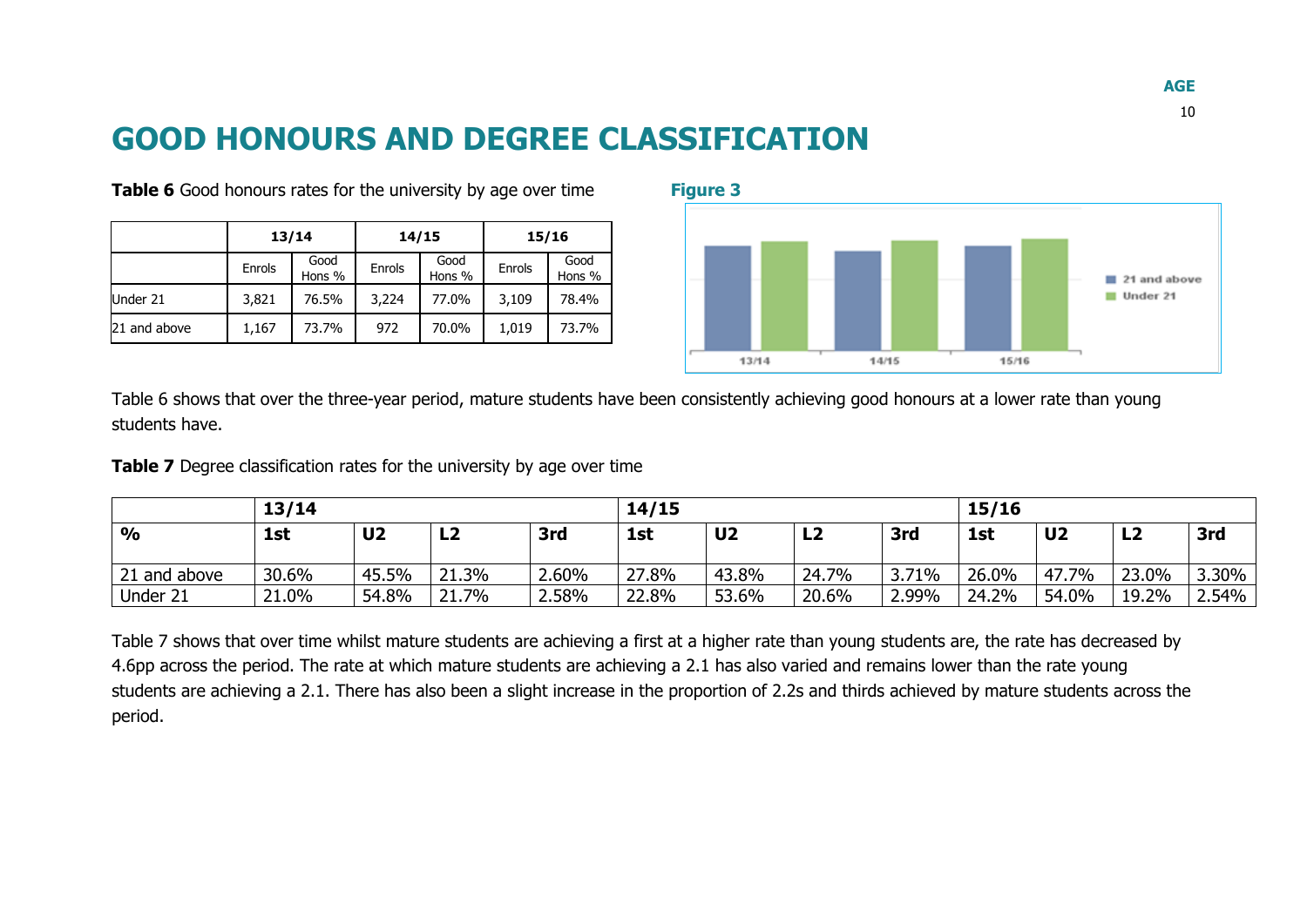| v. | PU.<br>۰ |  |
|----|----------|--|
|    |          |  |

|                           |              | 13/14  |                             | 14/15  |                      | 15/16  |                      |
|---------------------------|--------------|--------|-----------------------------|--------|----------------------|--------|----------------------|
| <b>Faculty</b>            | Category     | Enrols | Good<br><b>Hons</b><br>$\%$ | Enrols | Good<br>Hons<br>$\%$ | Enrols | Good<br>Hons<br>$\%$ |
| Arts, Creative Industries | Under 21     | 959    | 81.1%                       | 799    | 78.7%                | 764    | 82.7%                |
| and Education             | 21 and above | 263    | 77.0%                       | 185    | 78.9%                | 196    | 80.6%                |
| Business and Law          | Under 21     | 922    | 75.3%                       | 862    | 80.8%                | 765    | 82.2%                |
|                           | 21 and above | 86     | 66.3%                       | 76     | 65.8%                | 80     | 75.9%                |
| Environment and           | Under 21     | 735    | 75.0%                       | 599    | 77.1%                | 572    | 72.0%                |
| Technology                | 21 and above | 140    | 78.6%                       | 110    | 71.8%                | 122    | 74.6%                |
| Health and Applied        | Under 21     | 1029   | 76.1%                       | 767    | 75.8%                | 798    | 78.7%                |
| Sciences                  | 21 and above | 580    | 75.4%                       | 523    | 70.3%                | 547    | 72.4%                |

**Table 8** Breakdown of good honours rate broken down by age and faculty, over time

Table 8 shows the variation in good honours rates by faculty, over the period. We can see that within ACE, the rate of mature students achieving good honours has increased across the period by 3.6pp. There has also been a significant increase within FBL (9.6pp). Good honours rates for mature students within both FET and HAS, decreased in 14/15 and whilst improving in 15/16, still demonstrate an overall decrease across the period.

**Table 9** Breakdown of degree classification rates broken down by age and faculty, over time

|               |              | 13/14 |       |       |       | 14/15 |       |       |       | 15/16 |       |       |       |
|---------------|--------------|-------|-------|-------|-------|-------|-------|-------|-------|-------|-------|-------|-------|
| Faculty / Age |              | 1st   | 2:1   | 2:2   | 3rd   | 1st   | 2:1   | 2:2   | 3rd   | 1st   | 2:1   | 2:2   | 3rd   |
| <b>ACE</b>    | 21 and above | 28.5% | 51.4% | 19.3% | 0.81% | 27.9% | 51.3% | 17.2% | 3.56% | 28.1% | 52.2% | 16.9% | 2.81% |
| <b>ACE</b>    | Under 21     | 19.3% | 61.0% | 17.1% | 2.56% | 20.6% | 58.0% | 18.8% | 2.58% | 21.9% | 60.9% | 14.6% | 2.69% |
| <b>FBL</b>    | 21 and above | 22.4% | 44.3% | 29.6% | 3.73% | 22.4% | 42.1% | 34.2% | 1.32% | 22.6% | 51.6% | 23.4% | 2.42% |
| FBL           | Under 21     | 24.4% | 50.7% | 22.3% | 2.50% | 25.7% | 55.2% | 17.2% | 1.86% | 25.6% | 56.7% | 15.7% | 1.90% |
| <b>FET</b>    | 21 and above | 36.7% | 43.2% | 19.4% | 0.72% | 24.3% | 49.5% | 25.2% | 0.93% | 30.2% | 43.1% | 24.1% | 2.59% |
| <b>FET</b>    | Under 21     | 26.2% | 48.5% | 23.9% | 1.36% | 31.2% | 45.5% | 21.6% | 1.66% | 31.5% | 40.8% | 25.1% | 2.60% |
| <b>HAS</b>    | 21 and above | 32.4% | 43.8% | 20.5% | 3.33% | 30.1% | 40.3% | 25.2% | 4.33% | 25.6% | 46.7% | 24.9% | 2.83% |
| <b>HAS</b>    | Under 21     | 16.7% | 59.0% | 21.8% | 2.49% | 18.2% | 57.4% | 20.9% | 3.45% | 20.0% | 58.7% | 19.8% | 1.56% |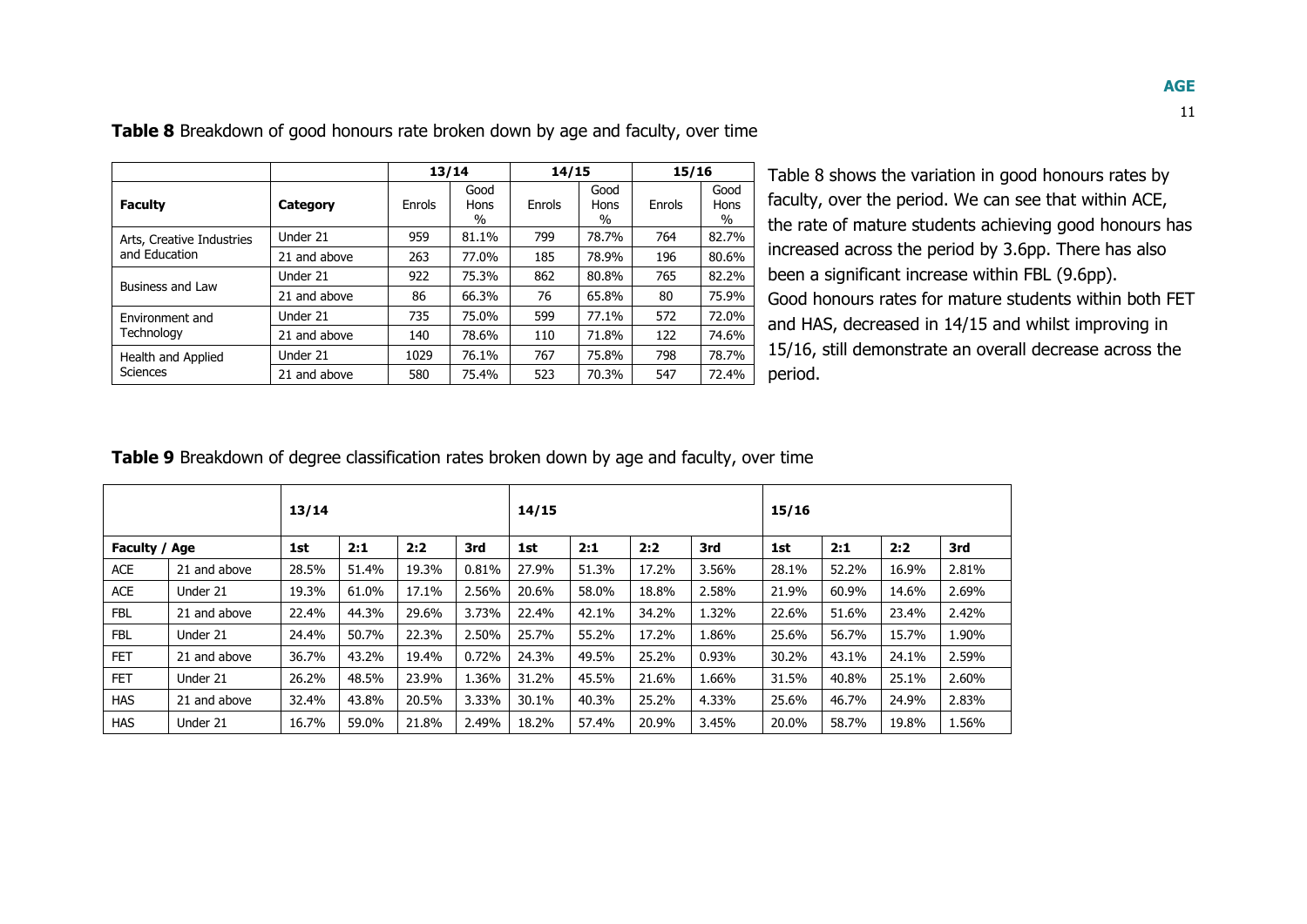Table 9 shows further evidence of differentials in degree outcome by age:

- Within ACE, good honours rates are comparable however, table 9 shows that mature students have achieved a higher rate of firsts but young students consistently achieve a higher rate of 2.1s.
- In FBL, the greatest differential is between mature students and young achieving a 2.2. The rate of mature students achieving a 2.2 has varied but has been consistently greater than the rate of young students achieving a 2.2.
- In FET, there has been a decline in the proportion of mature students achieving a first and an increase in the proportion achieving a third.
- In HAS, mature students were consistently more likely to achieve a first but concurrently, across the period, increasingly more likely to achieve a 2.2 or a third affecting their overall good honours rate.

## <span id="page-11-0"></span>**GRADUATE OUTCOMES**

| Age       | KPI % | Prof % | Study % | Self-<br>employed % | $U/E$ % | <b>R.R.%</b> |
|-----------|-------|--------|---------|---------------------|---------|--------------|
| Under 25  | 72%   | 72%    | 12%     | 4%                  | 4%      | 86%          |
| $25 - 34$ | 85%   | 88%    | 10%     | 2%                  | 4%      | 86%          |
| Over 34   | 90%   | 94%    | 7%      | 3%                  | 4%      | 87%          |

**Table 10** Breakdown of graduate outcomes by age grouping from the 14/15 DLHE survey

Prof = professional/ graduate level work and constitutes a 'good' outcome,

 $KPI = our$  institutional  $KPI$ 

 $U/E =$  unemployed

 $R.R. =$  response rate

Table 10 shows that students who were under 25 when graduating (i.e. those students who are considered young in other metrics because they started their course before their  $21<sup>st</sup>$  birthday) were least likely to be in a positive graduate outcome. They were also least likely to be employed at graduate level but were most likely to be studying further.

Levels of professional level employment increased as age increased, with those who graduated over the age of 34 being largely in professional employment.